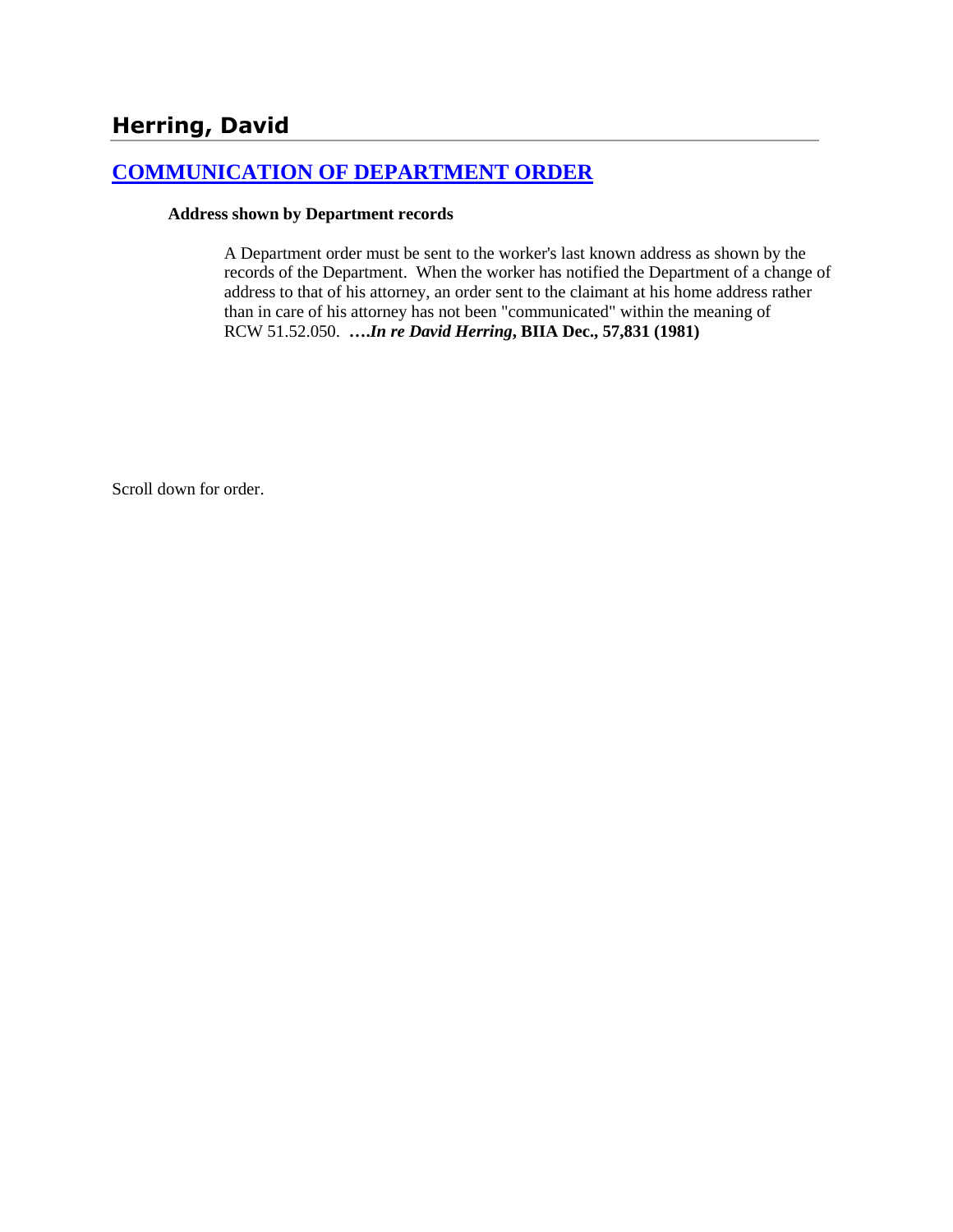### **BEFORE THE BOARD OF INDUSTRIAL INSURANCE APPEALS STATE OF WASHINGTON**

**)**

**IN RE: DAVID P. HERRING ) DOCKET NOS. 57,831 & 57,830**

**) ORDER REMANDING APPEALS TO**

**CLAIM NOS. G-326610 & G-292702 ) HEARINGS EXAMINER**

APPEARANCES:

Claimant, David P. Herring, by David L. Scott and Charles W. Talbot

Employer, Washington Iron Works, by Nick Verwolf

Department of Labor and Industries, by The Attorney General, per Dorothy C. Bullitt, Assistant

Appeals filed by the claimant on October 7, 1980, from orders of the Department of Labor and Industries, the first dated December 21, 1971, which adhered to the provisions of a prior order denying an application to reopen the claim for aggravation of condition in Claim No. G-292702 (Docket No. 57,830), and the second, from an order dated August 11, 1978, denying an application to reopen the claim for aggravation of condition in Claim No. G-326610 (Docket No. 57,831). **REMANDED TO HEARINGS EXAMINER.**

## **DECISION**

Pursuant to RCW 51.52.104 and RCW 51.52.106, this matter is before the Board for review and decision on a timely Petition for Review filed by the claimant to a Proposed Decision and Order issued by a hearings examiner for this Board on April 17, 1981, dismissing both appeals.

The question for decision is the timeliness of the claimant's appeals herein which were filed on October 7, 1980, and taken in regard to both the above-referenced claims. Exhibit 1 through 28 for identification are hereby admitted in evidence.

The transcript in this matter is not a model of resolute clarity. Certain salient facts, however, can be gleaned from the official record. Sometime in early August, 1978, the claimant met with Attorney Charles Talbot, who was associated in these two matters by Attorney David Scott. Mr. Herring presented to Mr. Talbot final orders dated July 28, 1978, in each of the claims before us. Both orders were appealable departmental orders denying applications to reopen each respective claim for aggravation of disability. By letter dated August 7, 1978, the claimant notified the Department of change of address in both claims to that of his attorneys who share the same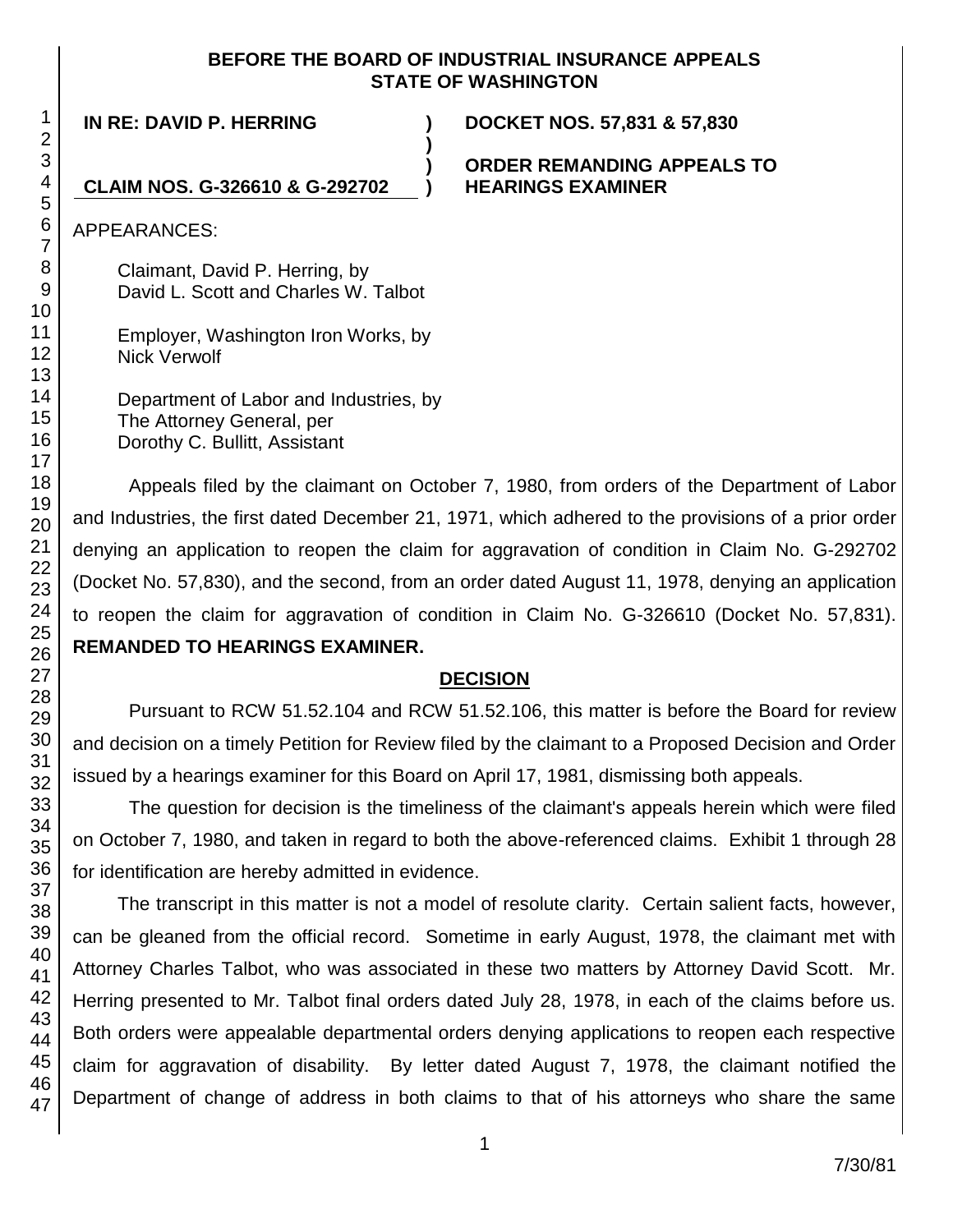address. By letter dated September 20, 1978, Attorney Talbot submitted a request for reconsideration of the closing order of July 28, 1978, in Claim No. G-292702 to the Department. Mr. Talbot asserts that this reconsideration request was filed by him with respect to both claims. Exhibit 6 shows clearly that the request was in reference solely to Claim No. G-292702.

During the interim, the Department issued a final order dated August 11, 1978, in Claim No. G-326610, denying an application to reopen the claim for aggravation of disability. This is the last final order issued by the Department in Claim No. G-326610. On October 10, 1978, the Department issued an order in Claim No. G-292702, noting that the claim had previously been closed on July 28, 1978, that a request for reconsideration had been received, and that the claim was to remain closed. For reasons which remain unexplained, the Department issued a further order in Claim No. G-292702 on December 21, 1978, closing the claim and setting forth the same recitations as those contained in the order of October 10, 1978.

It is clear that the claimant's attorneys did not receive a copy of the Department's order of August 11, 1978, in Claim No. G-326610, nor of its orders of October 10, 1978 and December 21, 1978 in Claim No. G-292702. These orders do not show claimant's attorneys as an addressee.

Although the Department, by its own admission, had received claimant's change of address of August 7, 1978, to that of his attorneys, and had it in its files, the change somehow did not get into the Department's computer. These orders do show the claimant as an addressee, and his address is correctly listed except for an erroneous Zip code. The claimant did not deny receiving these orders -- he just couldn't "recollect" receiving them. His testimony implies that since the Zip code was wrong the mail did not reach him.

The law requires that the Department's closing orders be sent to the worker (or implicitly his or her authorized representative) at his last known address "as shown by the records of the department." RCW 51.52.050. By the Department's own admission (Robert J. Sullivan), it had the claimant's change-of-address in its records. Whether the claimant did in fact receive copies of the orders at his home is not critical to resolution of this appeal since they were issued after a change of address was filed with the Department. Under these circumstances, we hold that the Department's final order dated August 11, 1978, in Claim No. G-326610, and its final order dated December 21, 1978, in claim No. G-292702, were not legally "communicated" at the claimant's last known address and therefore have remained viable and subject to appeal. To be "communicated, copies of the orders or actual knowledge of the contents and meaning of the orders must be